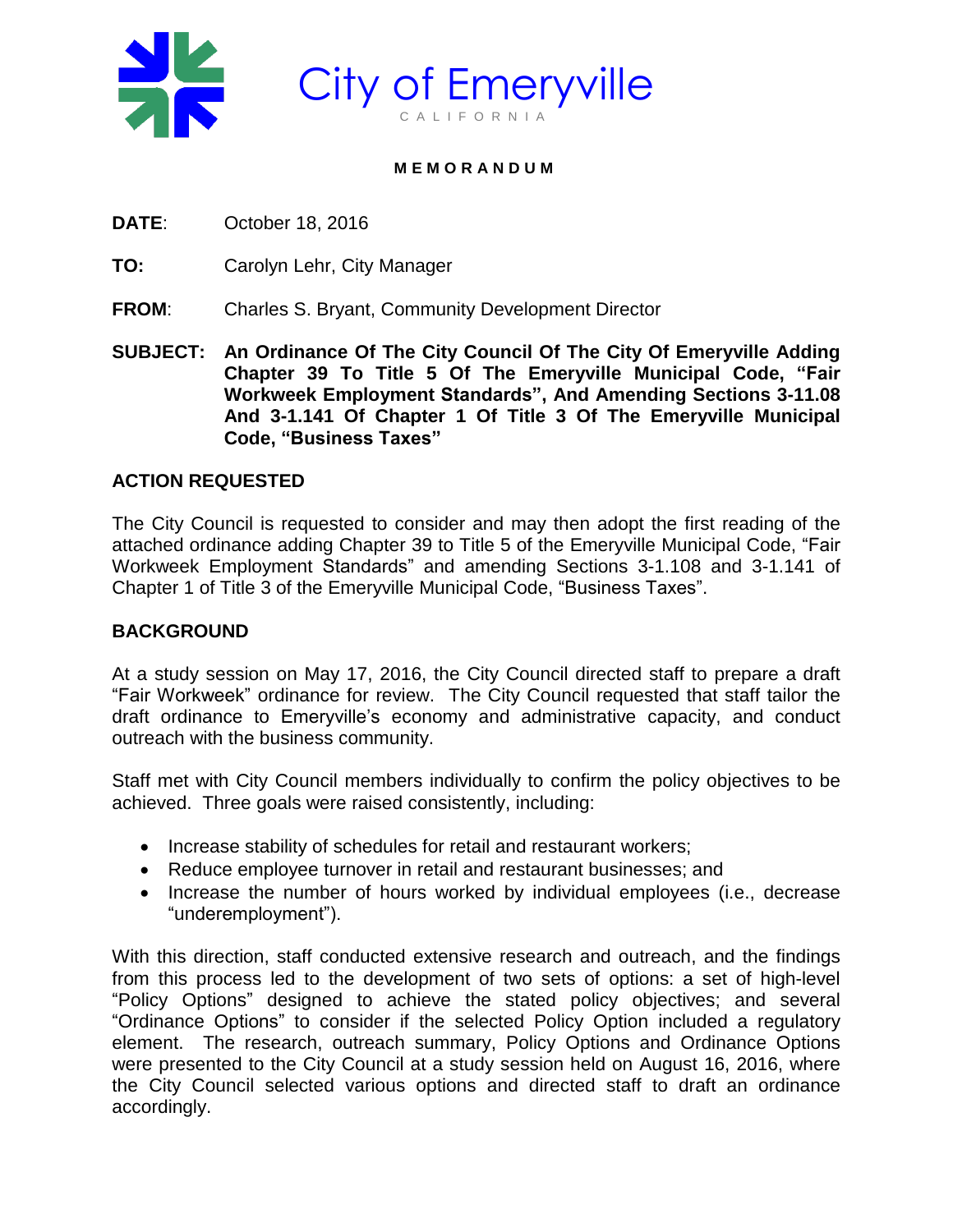**Emeryville City Council October 18, 2016 Fair Workweek Ordinance – First Reading Page 2 of 8**

### **DISCUSSION**

#### Study Session Direction

At the August 16, 2016 study session, the City Council selected the "Regulation with Incentive" Policy Option, that is, a cooperative incentive program combined with an ordinance.

Through the selection of various Ordinance Options, the Council directed staff to draft an ordinance that includes the following elements:

- Covered employers include retailers and fast food restaurant businesses with 12 or more locations globally and more than 15 employees in Emeryville, or, alternatively, retail businesses with 56 or more employees globally, and fast food businesses with 56 or more employees globally and 20 or more employees in Emeryville.
- Employers must provide two weeks' advance notice of work schedules to employees.
- Employees have a right to decline any employer-initiated changes to the posted work schedule that occur less than seven days but more than 24 hours before the changed work shift.
- Employers must provide predictability pay to employees for all employer-initiated changes to the posted work schedule that occur less than 24 hours before the changed work shift.
- Predictability pay is not due for schedule changes due to natural disasters, power failures, etc.
- Employees have a right to decline back-to-back closing and opening shifts separated by 11 hours or less ("clopenings").
- Employees have a right to request a flexible work arrangement.
- Employers must offer additional hours to existing part-time employees before hiring new employees.
- Employers are prohibited from retaliating against employees for exercising their rights under the ordinance.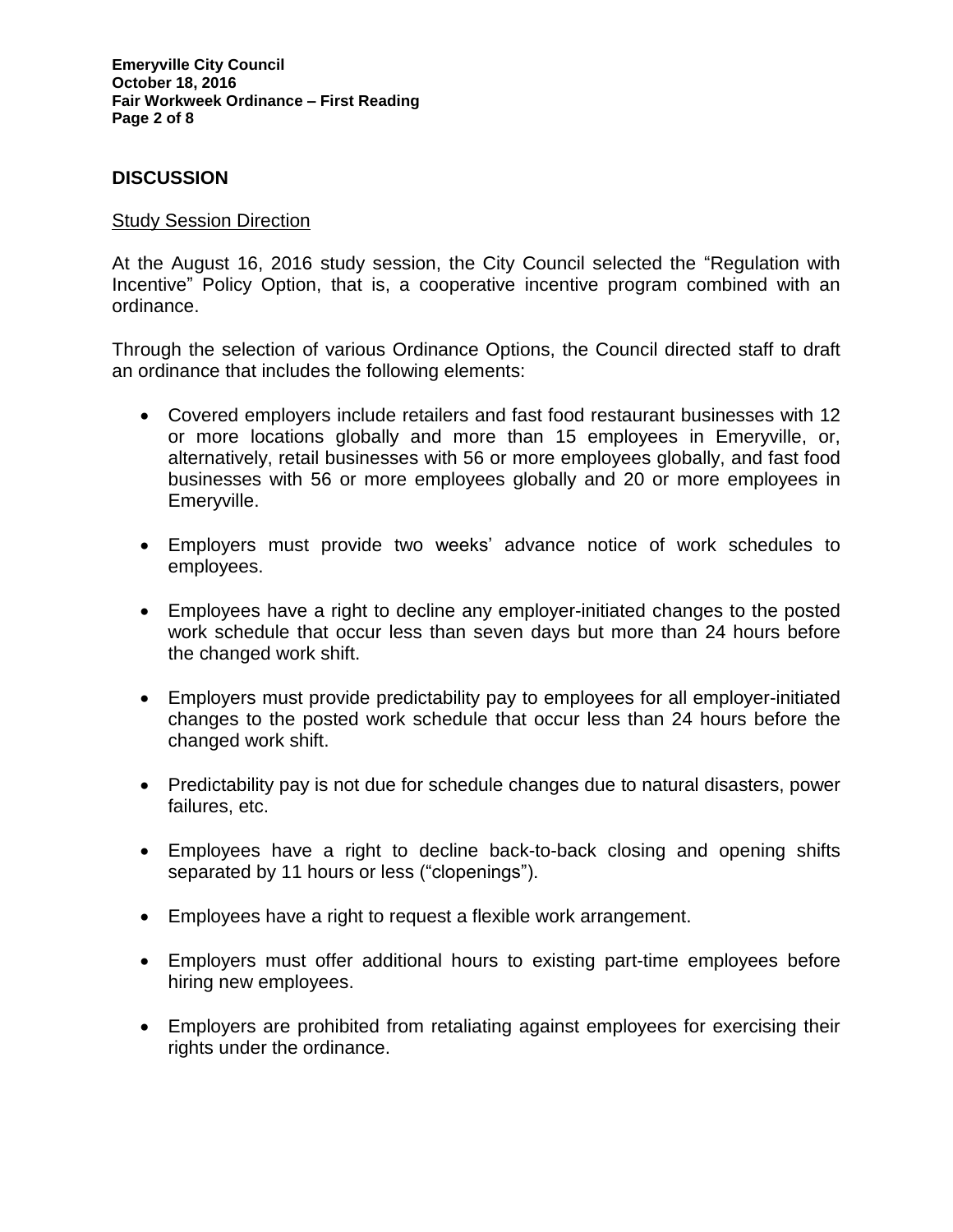Employers who participate and are certified under the cooperative incentive program are deemed to have met an alternative means of compliance with the ordinance if they achieve and maintain "fair workweek certified" status.

At the August 16, 2016 study session, the Council had consensus to include retail and fast food firms with more than 12 locations globally and 16 or more employees in Emeryville. The Mayor requested that staff also consider retail firms with 56 or more employees globally and fast food firms with 56 or more employees globally and 20 or more employees in Emeryville. The first option would include about 39 retail establishments with 2,088 employees in Emeryville (about 86% of the Emeryville retail workforce), and 12 fast food establishments with 174 employees in Emeryville (about 13% of the Emeryville restaurant workforce). The second option would include about 77 retail establishments with 2,362 employees in Emeryville (about 97% of the Emeryville retail workforce), and 11 fast food establishments with 157 employees in Emeryville (about 12% of the Emeryville restaurant workforce). Please see Attachment 2 for a list of employers that would be covered under each option.

The Fair Workweek Certification Program would be open to all retail and food service businesses (i.e. including those not covered by the ordinance) and could include technical and financial assistance for small, independent businesses. Certification would only be granted to those businesses that demonstrate best practices in employee scheduling in combination with other related employee benefits, including educational advancement, child care assistance, flexible leave policies, reduced thresholds for health and other benefits, and other employee-supportive programs and policies. Participating businesses would be required to demonstrate that the offered programs and policies are valued by employees.

Staff was directed to take great care in designing the certification program, and to offer opportunities to recognize businesses that have made a meaningful commitment to employee education.

The elements and provisions outlined above are reflected in the draft ordinance (Attachment 1).

Since the August 16, 2016 study session, stakeholders have provided additional input on the draft ordinance. Recommendations and comments from the East Bay Alliance for a Sustainable Economy (EBASE), the Alliance of Californians for Community Empowerment (ACCE) and the Center for Popular Democracy are included with this staff report as Attachments 1 and 2. In addition, on September 18, 2016 the City of Seattle adopted a "Secure Scheduling" ordinance, the full text of which is included for the City Council's reference as Attachment 3.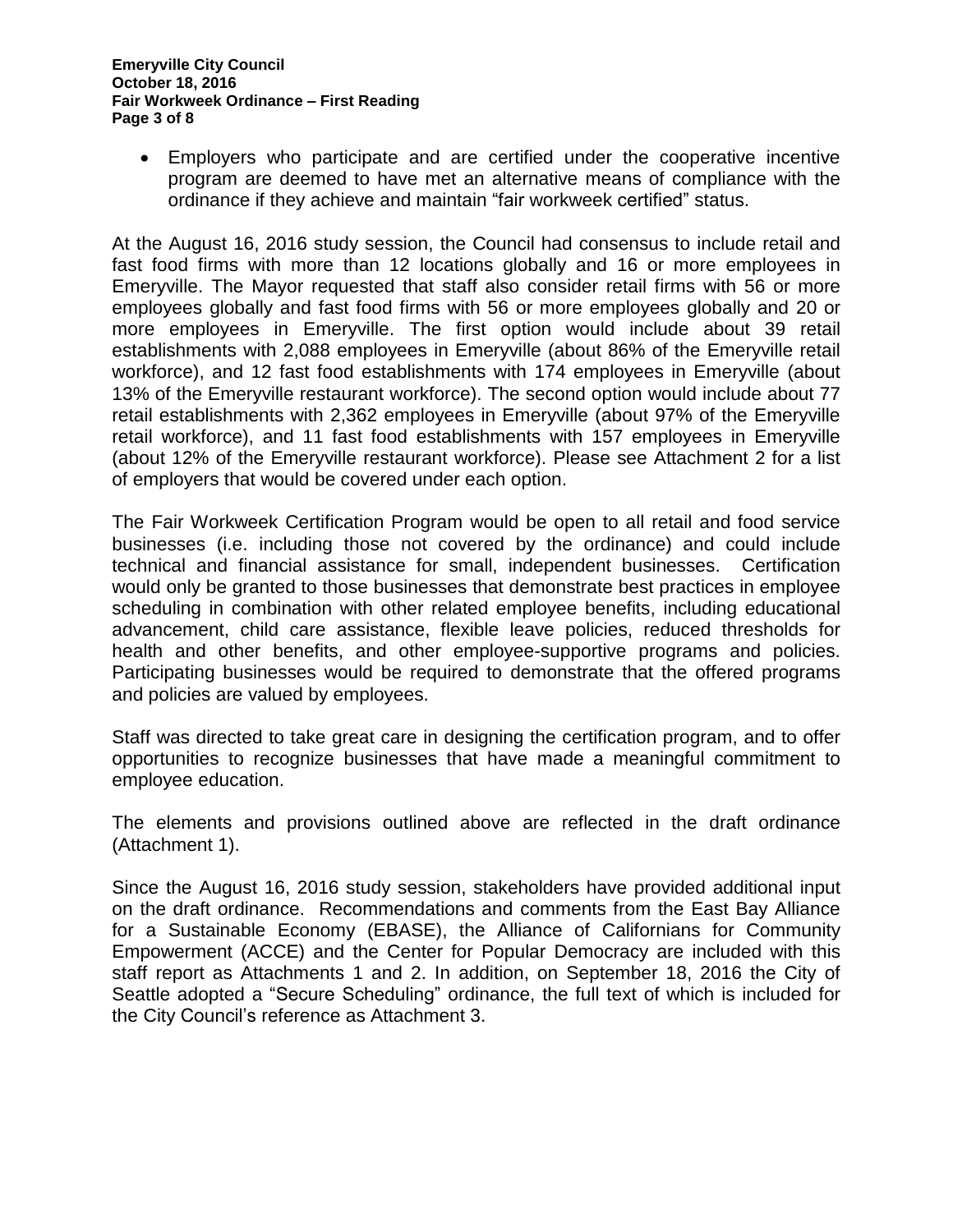#### Implementation Considerations

As currently drafted, the Fair Workweek Ordinance is expected to apply to 40-90 businesses employing over 2,000 employees. Additionally, predictability pay would be due for short notice (i.e., less than 24 hours' notice) schedule changes that are employee initiated but employer facilitated (e.g. when an employee is requested to report to work because another employee has called out sick), and these types of circumstances are estimated to account for a majority of schedule changes.

Because of these two facets of the draft ordinance, implementation and enforcement is expected to be relatively resource-intensive compared to other cities' experiences (i.e. San Francisco and Seattle) since ordinances in those cities do not require predictability pay for short notice changes initiated by employees under certain circumstances<sup>1</sup>.

### *Implementation Steps*

 $\overline{a}$ 

The Fair Workweek Ordinance and accompanying Certification Program represent a service delivery challenge, where the recipients of the service include both businesses and employees. While similar in some respects to the Minimum Wage Ordinance, the Fair Workweek Ordinance is anticipated to be substantially more complex because it affects business operations that are not traditionally regulated by municipalities. Consequently, implementation of the Fair Workweek Ordinance will require an iterative process of outreach and training, development of accompanying regulations, communication with stakeholders, and process development and refinement.

To ensure the successful implementation of the Fair Workweek Ordinance, the following steps are proposed:

- 1) Prepare interpretive regulations
- 2) Develop administrative instructions for City staff to guide business communication and complaint investigation activities
- 3) Develop complaint forms, official notices, and other templates
- 4) Finalize and refine regulations and forms through meetings with stakeholders
- 5) Conduct trainings with store personnel and human resources firms to help them understand ordinance requirements
- 6) Develop "frequently asked questions" (FAQs) as a guide for both business and employees
- 7) Provide ongoing technical assistance to businesses that are subject to the ordinance's requirements
- 8) Investigate complaints on an ongoing basis

<sup>1</sup> For example, Seattle's recently-approved Secure Scheduling ordinance does not require predictability pay for added shifts due to another employee being unable to work scheduled hours when the availability of the shift is transmitted to all employees through a mass communication by the employer and the acceptance of the available shift is voluntary and subject to employees' right to decline the shift.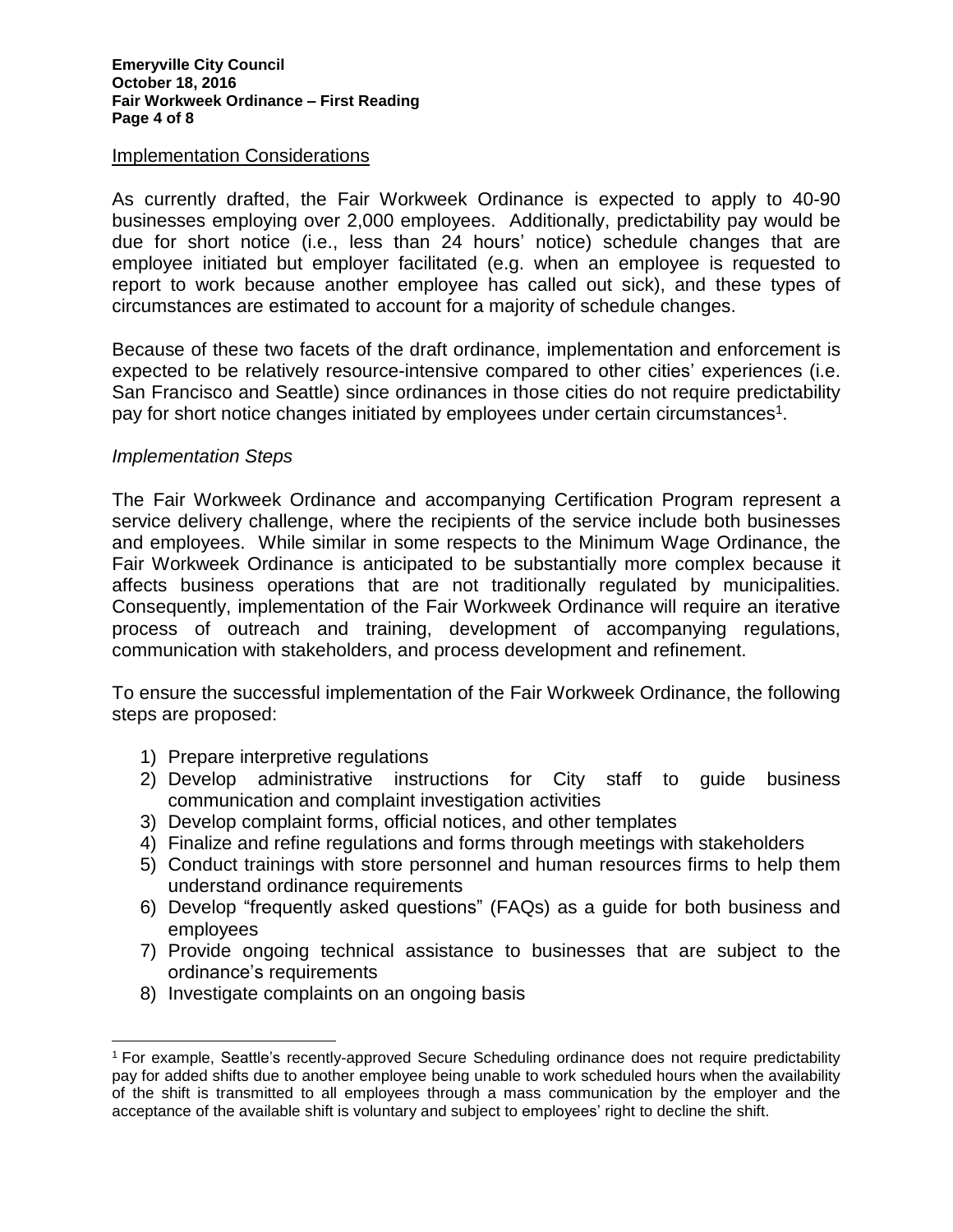9) Refine regulations, administrative instructions, forms, notices and FAQs as needed

In parallel with this effort, successful implementation of the certification program will require the following steps:

- 1) Develop draft program design in consultation with stakeholders
- 2) Develop draft program guidelines
- 3) Test program requirements to ensure that desired outcomes are achieved
- 4) Design application forms and informational materials
- 5) Obtain Economic Development Advisory Committee comments and City Council approval of program design
- 6) Develop strategy to promote program availability to businesses
- 7) Conduct outreach with businesses to encourage program participation
- 8) Ongoing administration of program applications for certification, monitoring, and promotion

### *Effective Date*

To allow sufficient time for the implementation steps enumerated above, the proposed effective date of the Fair Workweek Ordinance is July 1, 2017. This provides approximately eight months to complete all of the above steps, and has the additional benefit of corresponding with the date of Minimum Wage Ordinance adjustments. This means that employer notices can be sent in a consolidated mailing.

Staging the implementation of the Fair Workweek Ordinance in this way also allows for the next business license renewal cycle in 2017 to occur prior to ordinance roll-out. This is desirable since staff is proposing to use business license application information to more accurately determine which businesses are covered by the Fair Workweek Ordinance. To accommodate this, changes to the Municipal Code provisions for Business Taxes are required. Staff is recommending changes to require the disclosure of businesses' number of employees and number of global locations as a condition of issuance of a business tax certificate. These changes are included in the attached ordinance.

### *Staff Resources*

In view of the resource-intensive characteristics of the Fair Workweek Ordinance, and the anticipated effort necessary to successfully complete the implementation steps, staff is exploring possible alternative service delivery mechanisms, including third party contracting either with a private entity with experience in public service delivery or with a public agency that has labor standards expertise.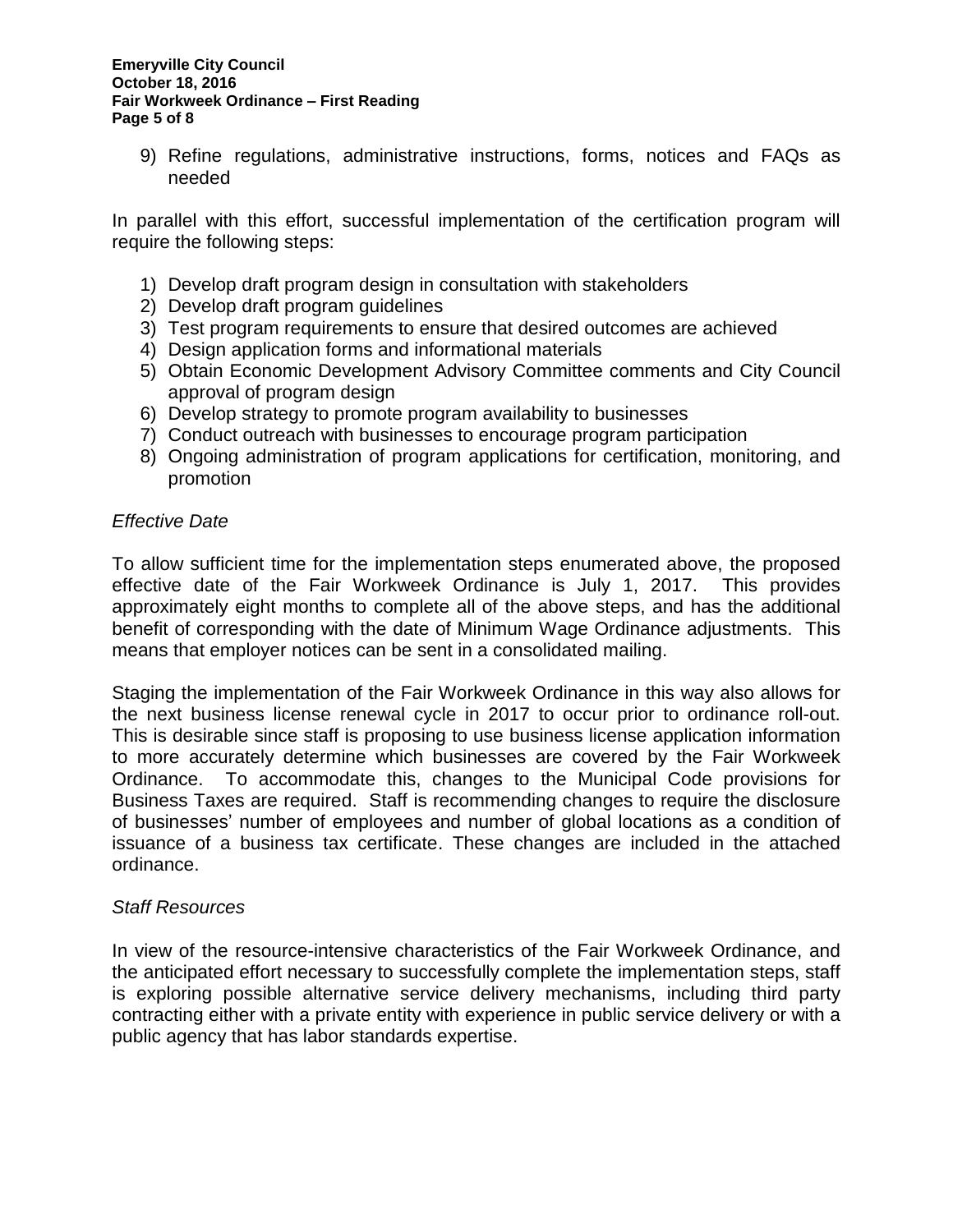Staff continues to research service delivery options and anticipates requesting Council approval of a contract arrangement for administration of the City's labor standards ordinances in late 2016.

### *Measuring Effectiveness and Impacts*

As noted during the August 16, 2016 study session, staff has developed a "baseline profile" in order to provide a basis for future evaluation of the Fair Workweek Ordinance's effectiveness in achieving the policy objectives, as well as for measuring broader economic impacts. The baseline profile consists of the results of the employee survey, recent measurements of employment in the restaurant and retail sector, retail vacancy rates and lease rates and the number of restaurant and retail establishments in the City of Emeryville. These data have also been produced for comparison areas (i.e. areas outside of but proximate or similar to Emeryville).

Staff recommends evaluating the impacts of the Fair Workweek Ordinance using the baseline profile approximately one year after the effective date.

## **FISCAL IMPACT**

As part of the August 16, 2016 study session, staff presented a rough estimate of the policy development and implementation costs for the various policy option scenarios. It was noted that the estimate for the Regulation with Incentive Program policy option was difficult to determine, due to the wide array of options that could impact the resourceintensiveness of the ordinance. Upon reviewing the ordinance options selected, staff believes the initial estimate of \$95,000 annually is not sufficient to adequately implement the ordinance as presented, especially in the initial two years. As noted above, staff will continue to explore methods of service delivery to ensure successful implementation and minimize costs. At the earliest opportunity, Staff will present cost estimates for the program as adopted by Council, together with proposals to adjust current municipal expenditures and/or introduce new revenue sources in order to maintain a balanced budget.

## **ADVISORY BODY RECOMMENDATIONS**

At its regular meeting on July 20, 2016 the Economic Development Advisory Committee (EDAC) was presented with the EBASE study, and its proposed ordinance, and a staff report describing staff's approach to business outreach and policy development. In addition to general comments, EDAC members expressed a desire for additional time for review of the matter, and scheduled a special meeting for September 21, 2016.

At its special meeting on September 21, 2016, the EDAC heard a variety of public comments from businesses, community organizers, and workers. After extensive and substantive discussion, the EDAC voted five to one to support the policy objective of increasing schedule stability for retail and restaurant workers. The EDAC then voted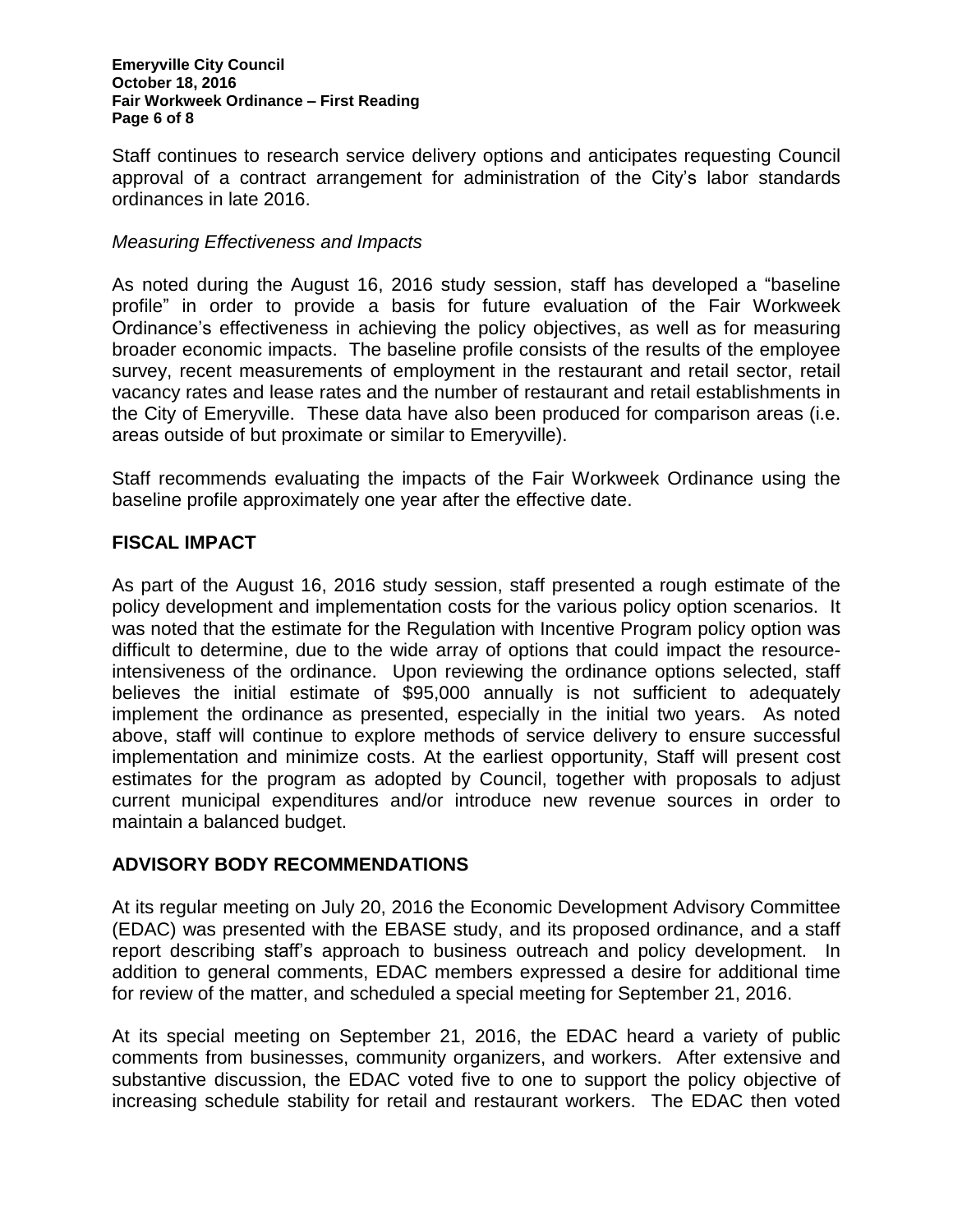#### **Emeryville City Council October 18, 2016 Fair Workweek Ordinance – First Reading Page 7 of 8**

unanimously to support the policy objectives of reducing employee turnover and decreasing underemployment.

However, the EDAC voted five to one to recommend that the City Council not proceed with any of the four Policy Options (i.e. advocacy, regulation, cooperative incentive program, or hybrid) at this time. Further, the EDAC expressed that if any course of action is pursued, the cooperative incentive program would be the preferred policy option.

The EDAC cited lack of data on the topic, concerns about perception of the city as a place unfriendly to business, and uncertainty as to economic impacts as reasons to stop or slow the development of the ordinance. Some members questioned the necessity of the Fair Workweek policy, noting that a minority of workers stated that scheduling was a problem for them, and that a minority of affected workers are Emeryville residents. The roster of EDAC members is attached for the Council's information (see Attachment 3).

## **ALTERNATIVES**

The City Council may consider alternative provisions in the Fair Workweek Ordinance in light of further data brought forward, as well as additional input from stakeholders. Revisions to the proposed ordinance could consider: employers to be covered, the balance of regulation and incentive program, particular provisions of the proposed ordinance as described above, the timing or phasing of the Fair Workweek Ordinance, or directing staff to gather further analysis as may be desired.

## **CONCLUSION**

In summary, the City Council may consider and adopt the first reading of the attached draft Fair Workweek Ordinance. Following introduction of the ordinance, staff anticipates returning to the City Council for a second reading on November 1, 2016. As noted above, implementation activities including securing third party assistance and design of the certification program would commence immediately thereafter in anticipation of an effective date of July 1, 2017.